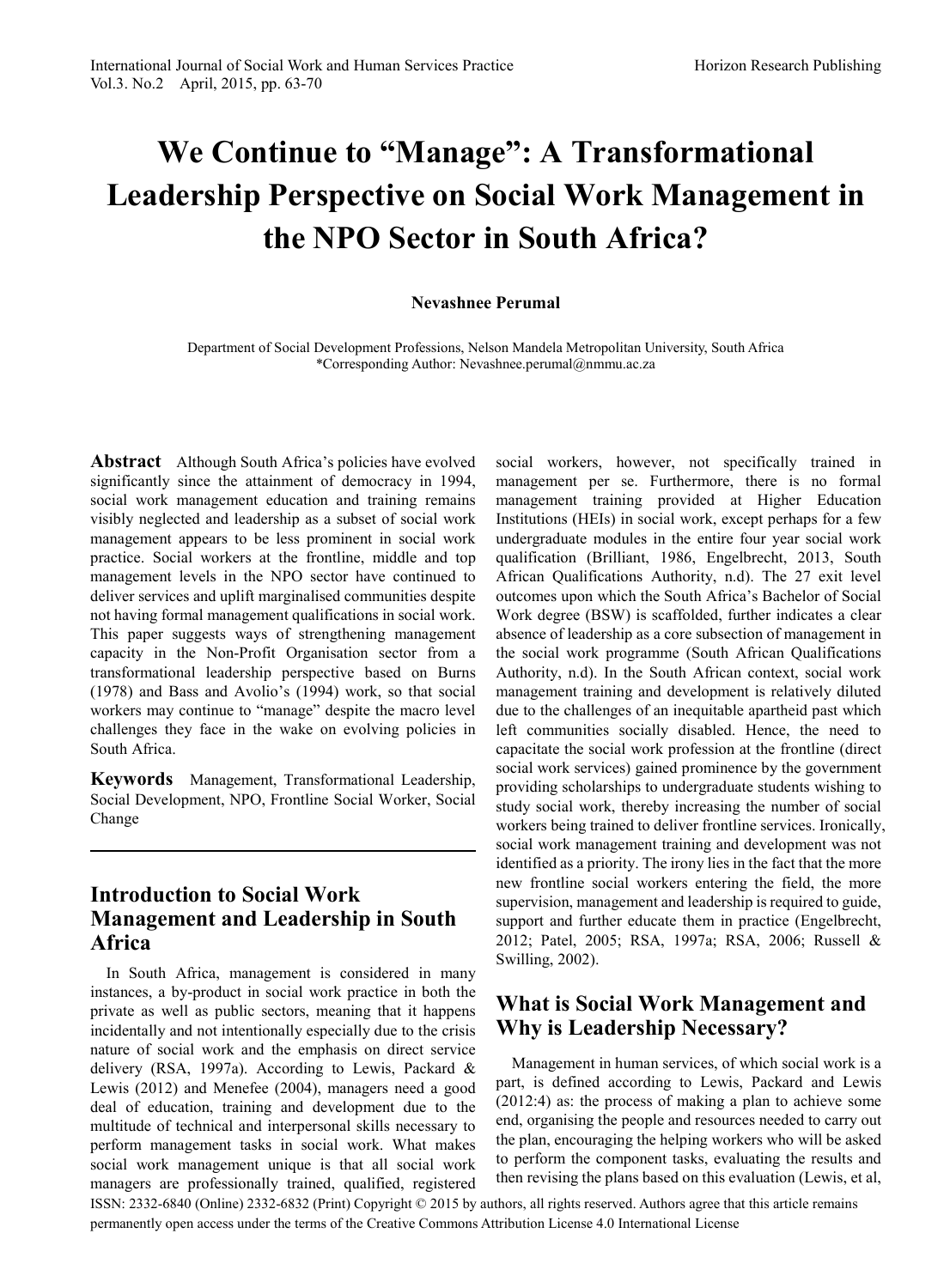2012:4). Furthermore, various authors, such as Nel (2014); Austin & Hopkins (2004); Manning (2003) and Lewis, et al (2012), concur that the four main management functions in social work are the following: planning, organising, leading and controlling; which is based on Henri Fayol's (1949) Universal Management Principles school of thought (Fayol, 1949).

As indicated in the definition of management, leadership is inherent within management functions. According to Northouse (2012), scholars have struggled with an explicit definition of leadership. There have been various attempts by different authors to define leadership, yielding increasing depth, yet differing views (Senge, 1999; Grint, 2005; Gill, 2006). Furthermore, there have been attempts by other authors (Kotter, 1990; Bennis & Nanus, 1985) to differentiate management from leadership. In the absence of an explicit definition, leadership may be understood as encompassing themes such as being focused on the future or having a vision, dealing with instability and uncertainty, crafting ways in order to bring about change and initiating, sustaining and maintaining momentum and stability during the change process. Essentially, although leadership is a subset of management (Lawler & Bilson, 2010), both management and leadership are required in equal measure to keep social service organisations functioning optimally.

# **South Africa's Transition to A Social Development Approach to Welfare and its Implications for Social Work Management**

South Africa's twenty year old liberation from apartheid places it, metaphorically, in the youth stage of development (Zastrow & Kirst-Ashman, 2010) in terms of age and level of maturity. Consistent with this stage of development, is a "restlessness", attempting to find an identity, maintaining independence and asserting itself, nationally and internationally. In South Africa's case, this identity may be likened to the transformation agenda, arguably possessing a dynamic momentum, under the current African National Congress (ANC) led government. Various policies viz. the Reconstruction and Development Programme (RDP, 1994), Growth Employment And Redistribution (GEAR) strategy (RSA, 1996), the New Growth Path (RSA, 2011) and the most recent National Development Plan (NDP) (National Planning Commission, 2012) which all have a social development focus, have underpinned this transformation agenda. The common thread running through these policies is the aim to improve service delivery by making services more accessible and responsive to the needs of the vast majority of the population (DSD, 2004; RSA, 1997a).

For the South African welfare sector, which is a constituent of the social services sector (other sectors being: health, housing, education and environmental sectors), the

White Paper for Social Welfare (RSA, 1997a), born of the RDP, committed social service providers to adopt the social development approach to welfare. This, as a result of a flawed social welfare system in South Africa in its apartheid past, which subscribed to residual and institutional models of service delivery (Patel, 2005; Patel, Schmid & Hochfeld, 2012; Rautenbach & Chiba, 2010). The residual and institutional models subscribed to offering preferential services to minority privileged populations based on "stop-gap" measures and social security only (Midgely, 1995; Gray, 2008; Patel, et al., 2012). The social development approach, on the other hand, was anticipated to accelerate transformation by addressing race, class, gender and spatial imbalances because of its macroeconomic focus, emphasizing the interdependence between social and economic development (Patel, 2005; Patel, 2009; Gray, 2008; Midgely, 1995; Weyers, 2013; Rautenbach & Chiba, 2010). Emanating from the social development approach was the term developmental social work which authors such as Patel (2005), Gray (2008) and Rautenbach & Chiba (2010) contexualised as social work services being geared towards holistic, planned intervention which places human and social concerns at the centre of social welfare policy and planning. Developmental social work is strengths based and further geared towards bringing about social change using a systems approach (focusing on the person and environment and the interaction between the two) and based on the principles of social justice, equality, ubuntu, democracy and social change.

The implementation of developmental social work created new demands on an already overstretched public as well as private social welfare sector (Rankin & Engelbrecht, 2014) since this approach dictated a shift in the culture and managerial practices of organisations rendering welfare services, to expand their services in order to reach less developed, under resourced and more marginalised communities (DSD, 2012). Ultimately, social work practice and its alignment to professional social work goals rest on the shoulders of social service managers (Patel, 2014). This author contends that the vision of organisations needed to remain intact however, organisations needed to conduct internal audits of a qualitative nature in order to respond favourably to the social developmental approach. Thus it is a clear indication that management capacity within social service organisations, especially within the established NPO sector, needs to be strong so that it may be receptive to the needs and challenges presented by the social development approach (Patel, 2014; Habib & Taylor, 1999; Habib & Kotze, 2002; Suraj-Narayan, 2010).

## **The South African Non-profit Organisation (NPO) sector**

An NPO is defined, in terms of Section 1 of the NPO Act (Act No 71 of 1997), as a trust, company or other association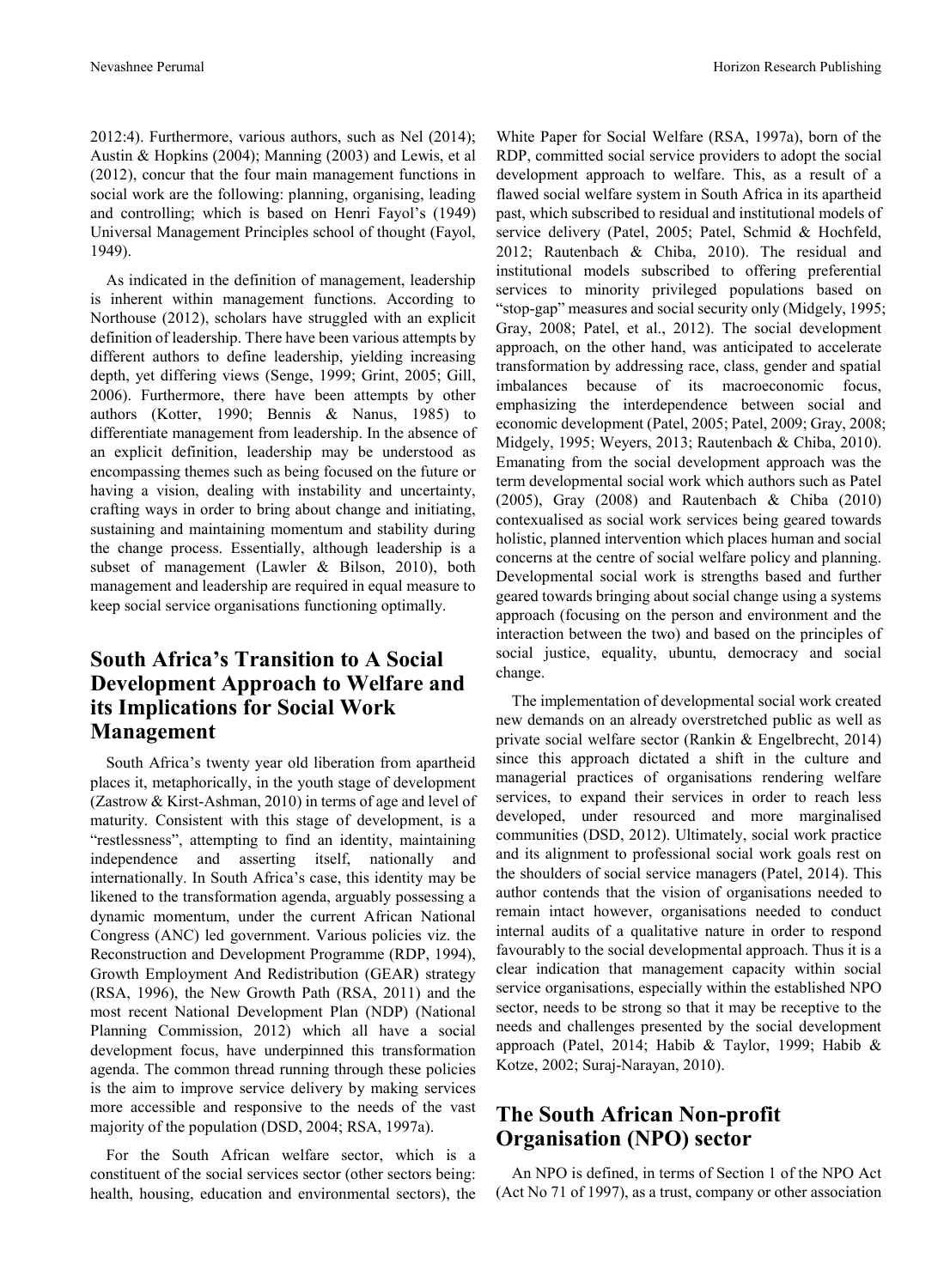Vol.3. No.2 April, 2015, pp. 63-70

of persons established for a public purpose and of which its income and property are not distributable to its members or office bearers except as reasonable compensation for services rendered (RSA, 1997b). Non-governmental organisations (NGOs) and community based organisations (CBOs) are collectively known as Non Profit Organisations (NPOs) (RSA, 1997b:2). Established NPOs are seen as larger, well organised and well resourced NPOs who are further seen to possess the capacity to transfer skills to emerging NPOs. They possesses the management capacity and financial accounting structures to enter into contracts with government and private funders to enhance their economic sustainability. Established NPOs are regulated, largely urban and are represented by national councils that are umbrella bodies of welfare organisations (DSD, 2005; Russell and Swilling, 2002; Patel, 2009; Patel, et al., 2012; Anheier, 2005).

It was anticipated that the forerunners in implementing the social development approach would be the National Department of Social Development, who would lead by example, so that other social work service providers such as the Non Profit Organisations sector (NPO) could follow suit. However, the National Department of Social Development found themselves equally challenged and struggling to meet the demands of the social development approach and responded by formulating the Integrated Service Delivery Model (RSA, 2006) which provided a framework to support the social development approach in terms of "what" must be done and "by whom", the whom being: national department of social development, provincial departments of social development, regional offices, local offices, local government, national bodies, NGOs, CBOs and private practitioners, however it remained silent on the "how" it must be done and "with what specific resources" (RSA, 2006). Since government is highly bureaucratised, it made political sense to widen their contracts with the NPO sector to deliver on this constitutional mandate of providing the best possible services to the poorest and most vulnerable sectors of society.

Since many established NPOs possess negligible bureaucracy in comparison to the National Department of Social Development, and although better placed to register formally, according to the NPO Act (Act No 71 of 1997), this sector still experienced a crisis (RSA, 1997b) when faced with registration. The crisis was around restructuring in order to deliver inclusive services to areas and populations that they avoided in the apartheid past. The NPO sector was therefore forced to regroup and re-emerged from this crisis, more streamlined and in reduced numbers, many forging partnerships with emerging NPOs and CBOs, where little structure and capacity existed, so that they could meet the requirements of registration as per the NPO Act 71/1997 (RSA, 1997b) thereby ensuring their survival (Habib & Kotze, 2002). Hence, management at all levels in social work viz. boards of directors, top managers, middle managers as

well as frontline social workers needed to reassess their prevailing strategies in terms of direct services as well as management, and align these to the social development approach. In other words, in to remain responsive to the clients and communities they served, frontline social workers, middle managers and top managers in the established NPO sector, needed to transform their intervention strategies as well as their management roles on a micro, meso and macro level (Patel, 2014).

Having alluded to the challenges faced by the NPO sector, on a positive note in terms of service delivery, established NPOs were better placed to transform their governing boards consisting of voluntary membership and merging with emerging NPOs and CBOs, made it easier to show diversity in terms of race and gender. This made them more representative of the poor, mainly non-white communities that they now had to serve (Russell  $&$  Swilling, 2002). Although subsidised by the state, NPOs depend on donor funding for their existence which creates a greater need for monitoring and evaluating progress against their outputs for funding. The state also has different funding levels and reporting requirements which placed added pressure on the management structures within NPOs (Patel, 2009), where previously social workers focused on leading and managing change, now they focus on survival by accounting to government as well as to funders (Habib & Kotze, 2002). The ethical paradox lies in the NPO sector delivering services to the "poorest of the poor", yet not accounting to this population but rather to their financiers.

## **Multilevel Social Work Management Tasks**

Although the frontline social worker may not commonly be seen as performing management (and/or leadership functions), according to Perlmutter & Crook (2004), his/her role as a direct service social worker in an established NPO often involves recruiting and training volunteers, attending management committee meetings, providing input on the organisation's constitution, mentoring and contracting with emerging organisations, evaluating business plans, writing funding proposals and giving effect to the projects that funds are requested for.

Similarly, middle managers were traditionally seen to set the goals for individual departments or teams. This level of management was further, mainly, responsible for mobilising frontline social workers to achieve organisational and individual goals (Rankin & Engelbrecht, 2014; Lewis et al, 2012). However, in order to align with the social development approach, it has become commonplace in the South African established NPO sector, for middle managers to vacillate between front line services and middle management due mainly to the lack of human resource capacity in the NPO sector but also working in unison with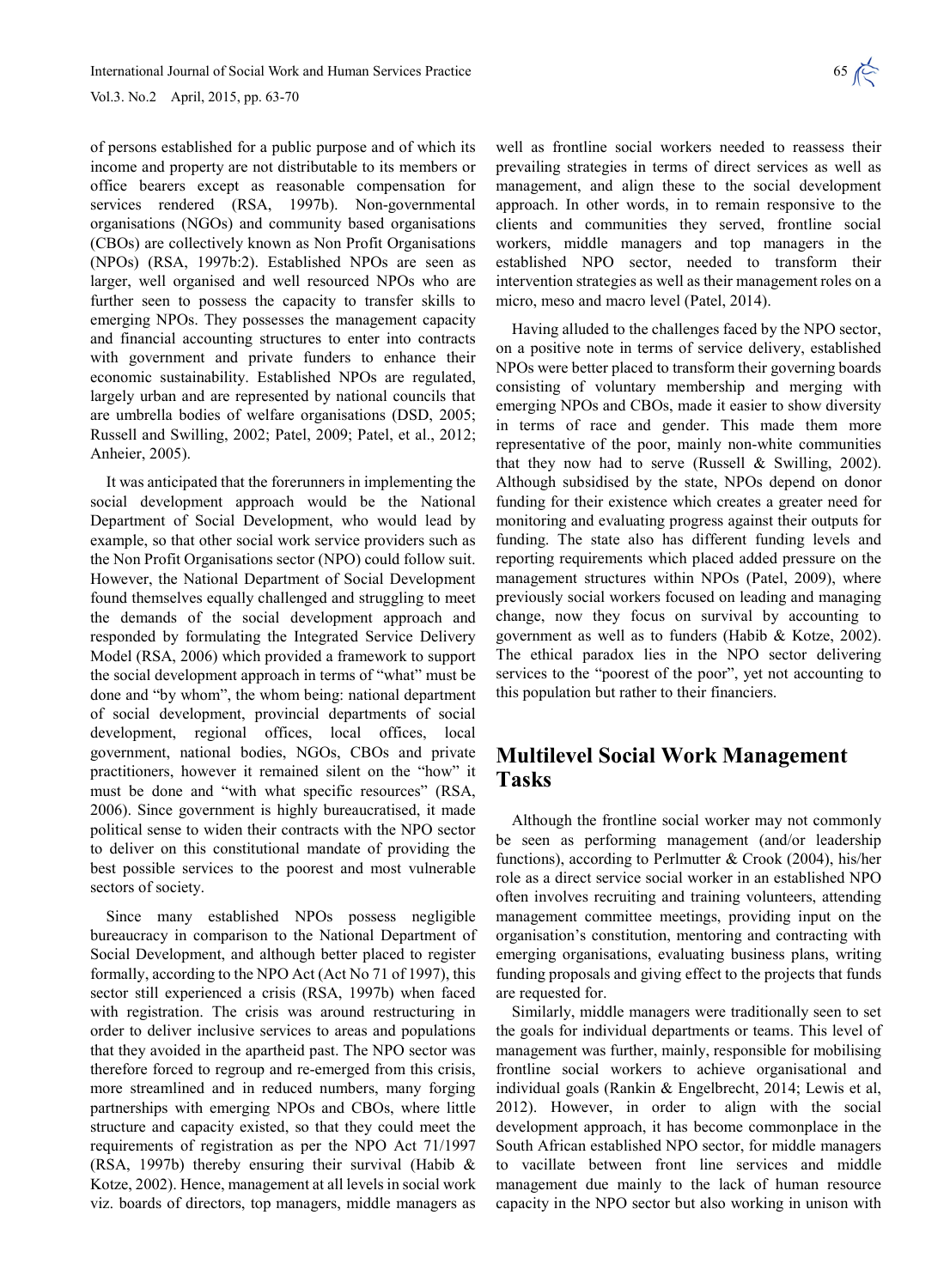frontline social workers to achieve the organisational vision. Middle managers also often find themselves fluctuating between the middle management and top management level, being tasked with a variety of managerial and leadership responsibilities, such as vision crafting, advocacy, ensuring the organisations financial stability, etc. These roles clearly exceeding the traditional three-pronged supervisory function of supervising social workers as propounded by Kadushin (1992) viz. educative, supportive and administrative functions.

The top management level which consists of senior managers, assistant directors and directors find themselves making and taking strategic decisions that affect the overall functioning of the organisation and the direction that the organisation will take. Consistent with this vision crafting, top managers develop policies which provide a compass for the organisation so that middle managers may develop programs that frontline staff will implement with clients and communities. These roles being consistent with leadership (Perlmuter & Crook, 2004; du Brin, 2013; Manning, 2003; Fisher, 2009).

Although the term management is often misinterpreted as only referring to middle managers and top level managers such as supervisors and directors; frontline social workers also perform management functions (Perlmutter & Crook, 2004). Authors such as Rankin and Engelbrecht (2014) and Lewis, et al (2012) posit that there is almost universal consensus on the four main functions of management viz. planning, organising, leading and control informed by the work of Henri Fayol in 1949. In managing daily duties, social workers constantly make plans to achieve some end, they organise the people and resources needed to carry out the plan, they encourage and support the helping workers who perform the component tasks and finally the results are evaluated which leads to a revision of future plans, ultimately enhancing service delivery. This definition encompasses the management roles of social workers at multiple levels of social work service delivery viz. frontline or direct services, middle management and top management. Simply put, all social workers are managers (Coulshed & Mullender, 2006; Austin & Hopkins, 2004; Perlmutter & Crook, 2004). In executing management roles, social workers are further expected to possess technical, human and conceptual skills, which naturally occur in varying intensities at the various levels of management. The management tasks that social workers undertake include: workload management, time management, information management, risk management, change management, programme and project management, human resources management and financial resources management (Rankin & Engelbrecht, 2014).

## **Leadership as a Core Component of Social Work Management**

In order to create synergy within and across the multiple

levels of management, a strong leadership component is necessary (Lewis, et al, 2012; Austin & Hopkins, 2004; Manning, 2003). In the past, leadership was considered a function reserved for top management alone (Austin & Hopkins, 2004) and referred to a strong external force being brought into an organisation in order to implement change and increase organisational effectiveness (Lawler, 2007; Lawler & Bilson, 2010). However, social work managers at all levels fulfil leadership roles especially against the backdrop of the social development approach. They help keep the organisation and all staff focused on key organisational outcomes and processes necessary to achieve these outcomes (Midgely, 1995; Engelbrecht, 2014). It is common for social workers at the various levels of management to be called upon to represent the organisation on task teams, working groups and management boards (Wimpfheimer, 2004) meaning that social workers are placed in leadership positions where they are expected to articulate a vision as it relates to service users and communities. Since social workers in the established NPO sector, operate with a greater degree of autonomy due to their organisational structures not maintaining very rigid bureaucracy, they are often found in a position of helping the organisation to respond to environmental as well as internal changes by constantly adapting programs and organisational processes for increased organisational effectiveness (Austin & Hopkins, 2004).

This, therefore indicates a need for a strengthened and somewhat formalised relationship between leadership and management in social work since social workers at the multiple levels of management find themselves advocating for social change (Hepworth, et al, 2010; Zastrow, 2010). All social workers, and by implication all social work managers, are trained to be agents of social change (Sewpaul, 2013). More especially in the South African social work context, where transformation (change) underpins developmental social work and occupies a prominent space in the social development approach to welfare (Patel, 2005; Rautenbach & Chiba, 2010).

## **Social Change and the Value of Transformational Leadership in Social Work Management**

Social change is consistent with theories of leadership generally; and transformational leadership specifically. Transformational leadership is characterised by followers performing beyond expected levels of performance as a result of the leader's influence (Bass & Avolio, 1994; Manning, 2003; Gill, 2006; Lawler, 2007; Hickman, 2010; Northouse, 2012) and incorporates values and ethics as one of the core elements of the perspective (Yukl & Lepsinger, 2004; Manning, 2003). Furthermore, the focus on leading is on enhancing relationships, building community and empowering marginalised communities which are core to;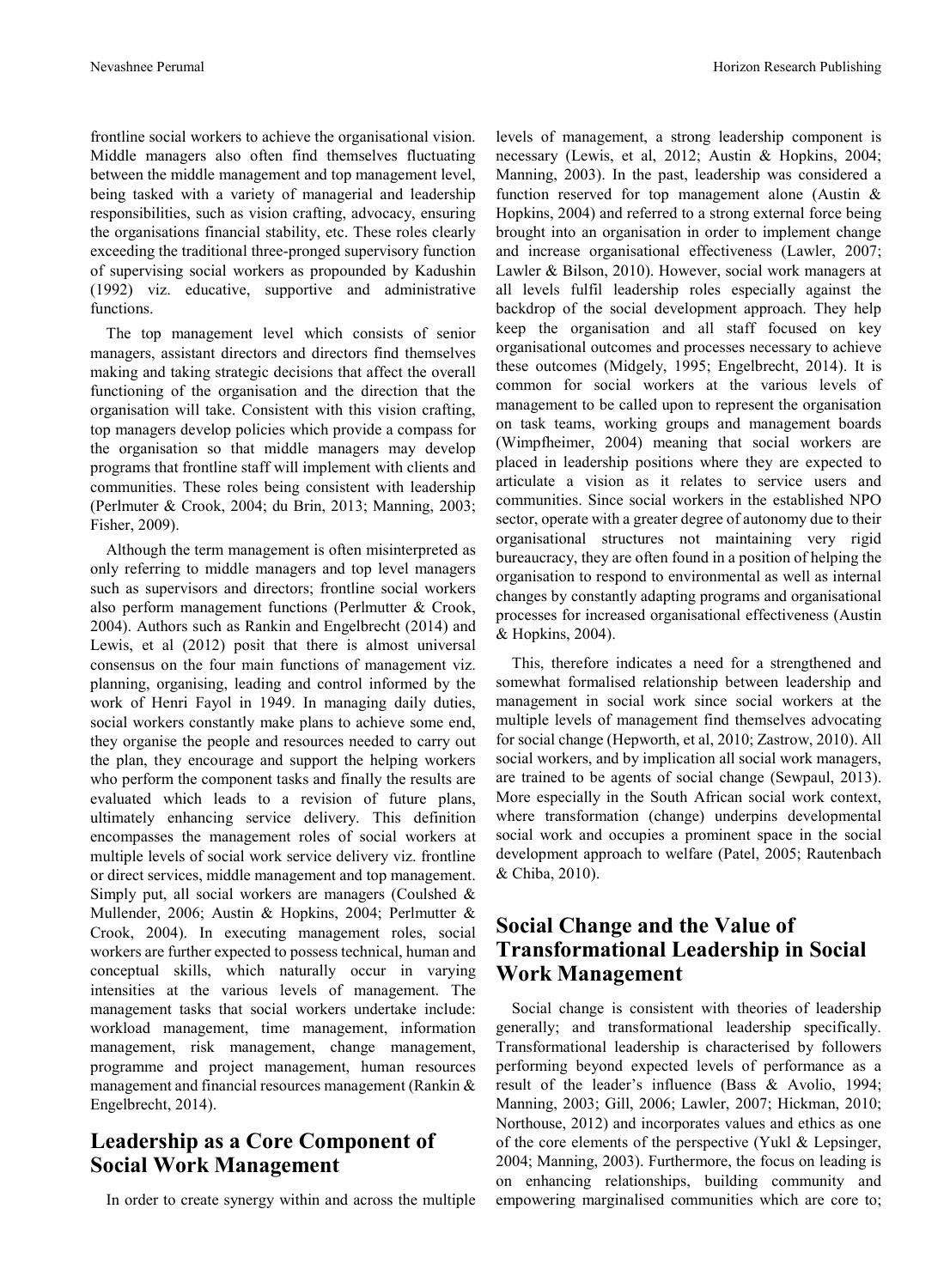Vol.3. No.2 April, 2015, pp. 63-70

and consistent with social work training (Manning, 2003; Zastrow & Kirst-Ashman, 2010; Hepworth, et al., 2010; Zastrow, 2010) implying the synergy between social work management and leadership (Yukl & Lepsinger, 2004; Lawler, 2010; Lewis et al, 2012). A synergy which is further consistent with the principles of the social development approach.

According to Hellriegel, et al (2012), the early models of leadership such as the personality traits models, the contingency models and situational models did not outwardly address ways in which leaders could influence followers. These models appeared to be based on the power to change and/or hold an organisation together, being vested in a few top level employees. Many top managers around the world believe that a partnership needs to exist at all levels in an organisation so as to maximise services and productivity (Gill, 2006; Yukl, 2010; Hickman, 2010; Northouse, 2012), in this case the frontline, middle and top management levels in the social work profession. Against the backdrop of the social development approach to social welfare in South Africa, where sustainable economic growth and development is prioritised for populations in need, the belief that every individual has the ability to influence another is paramount in order to effect social change (Midgely, 1995; Patel, 2005; Patel, 2014; Patel, et al, 2012;). Although South Africa has made many strides following the attainment of democracy in 1994, the country generally and social work in the country specifically, is still challenged. As easy as it is for communities to give up based on poverty and unemployment similarly, it is easy for social workers to give up based on a lack of motivation which is precipitated by high caseloads, lack of resources to provide services and poor income in the profession, to name a few social work challenges. The resultant effects being burnout and social workers ultimately leaving the country for greener pastures (Hawkins & Shohet, 2012; Engelbrecht, 2012).

In order for social workers in the established NPO sector to give effect to developmental social work, which is underpinned by the social development paradigm and directly linked to the country's transformation agenda (Patel, 2005; Midgely, 1995; Rautenbach & Chiba, 2010) the transformational leadership perspective which is layered on a strengths base, provides the frame from which social work management roles at the multiple levels may be built on and strengthened. The transformational leadership perspective has the following core constructs: "leaders stimulating interest among colleagues and followers to view their work from new perspectives; generating an awareness of the mission or vision of the team and organisation; developing colleagues and followers to higher levels of ability and potential and; motivating colleagues and followers to look beyond their own interests toward those that will benefit the group" (Bass & Avolio, 1994:2).

The transformational leadership perspective therefore proposes that leaders and followers work in unison to

accomplish shared goals; they increase each other's morale and motivation, aspire to greater accomplishments and view challenging situations with creative problem solving lenses (Burns, 1978, Bass & Avolio, 1994; Manning, 2003; Yukl & Lepsinger, 2004; Lewis, et al, 2012; Hellriegel, et al, 2012). Hence, for communities transformational leadership proposes the recognition of every individual's circle of influence irrespective of socio economic status. For the social work profession transformational leadership provides motivation in the form of camaraderie and the belief in one's self to achieve beyond expectations individually and collectively, which are some of the key ingredients to successful management in social work. Transformational leadership embodies elements of hope in relatively hopeless situations, such as those South African social workers and communities find themselves in, providing metaphorical spaces for motivation to come from within, and which may further be spread vertically and horizontally within organisations.

Viewing social work management from a transformational leadership perspective may be argued as being least restrictive and most empowering for social work management in South Africa, taking the country's youth stage of democratic development into consideration, especially with the social development approach being at the forefront of this stage of development. This leadership perspective dismantles traditional authority, which was apparent in the residual and institutional welfare approaches used in South Africa in the past and now subscribes to empowering people, according to the present social development approach to social welfare in South Africa. A transformational leadership perspective intends for social workers, in their daily management roles, to generate more meaning in their work and ultimately in the lives of service users (bringing about social change) (Tichy & Devana, 1986; Zastrow, 2010; Hepworth, et al, 2010; Northouse, 2012; Patel, 2014). Manning (2003) postulates that transformational leadership is not restricted to any specific level of management nor position within an organisation, therefore alluding to its use by the frontline, middle and top management levels in social work practice, in the established NPO sector.

#### **Concluding Remarks**

From the aforegoing, it is apparent that management in social work exists on multiple levels in the established NPO sector; and within these management roles social work managers further fulfil covert leadership roles. However, against the backdrop of the enormous demands of the social development approach, with strained resources, capacity and direction; the transformational leadership perspective provides a strengths base from which to manage daily social work tasks. However, since management is a by-product in the social work profession in South Africa generally, and in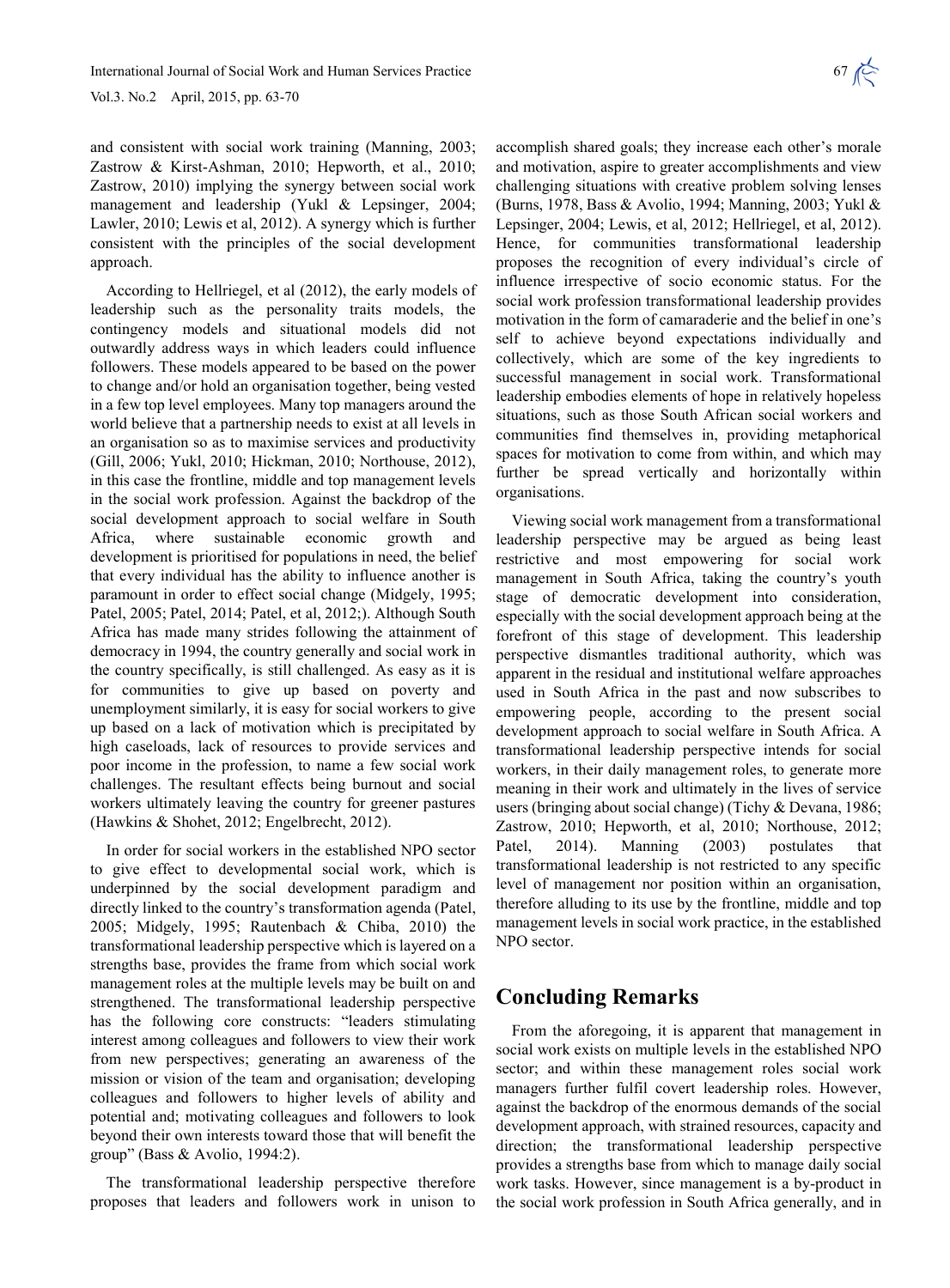the established NPO sector specifically, it has not gained much research prominence. In the past twenty years, in the new democratic dispensation, the limited research done on management in social work focuses mainly on the middle manager. Similarly, leadership studies done, focus mainly on the top manager (Bailey, 1995; Booyens, 1997; Maleka, 2004; Unite, 2000). This points to a need for research which explores the management roles of social workers at the multiple levels in the established NPO sector and; considers the notion that as agents of social change, social workers fulfil leadership roles which may best be understood and nurtured from transformational leadership perspective, for the purposes of sustainable social and economic growth for marginalised South Africans.

#### **Acknowledgement**

The author wishes to acknowledge Prof Lambert Engelbrecht's (Department of Social Work, Stellenbosch University) mentorship in conceptualizing this article.

#### **REFERENCES**

ANHEIER, H. 2005. Non-profit organisations. Theory, management, policies. New York: Routledge Publishers.

AUSTIN, M.J. & HOPKINS, K.M. (eds) 2004. Supervision as Collaboration in the Human Services: Building a Learning Culture. Sage Publications Inc. Thousand Oaks.

BAILEY, L. 1995. A comparative study of the problems and challenges of women in social work. Unpublished doctoral dissertation. Durban: University of Durban-Westville.

BASS, B.M. & AVOLIO, B.J. (eds) 1994. Improving Organisational Effectiveness through Transformational Leadership. Sage Publications Inc. Thousand Oaks, California.

BOOYENS, M.G. 1997. Social work and social development management training for non-governmental organisations (NGOs). Unpublished doctoral dissertation. Port Elizabeth: Nelson Mandela Metropolitan University.

BRILLIANT, E. L.1986. Social Work Leadership: A Missing Ingredient? Social Work. September-October, 325-331.

BRYMAN, A., COLLINSON, D., GRINT, K., JACKSON, B. & UHL-BIEN, M. (eds) 2011. The SAGE Handbook of Leadership. Sage Publications Ltd. Olivers Yard. London.

BURNS, J.M. 1978. Leadership. Harper Torchbooks. New York.

COULSHED, V. & MULLENDER, A. 2006. Management in Social Work. Basingstoke: Palgrave MacMillan.

DSD (DEPARTMENT OF SOCIAL DEVELOPMENT). 2012. National NPO summit: transformation of welfare services sector, 14-17 Aug 2012) [Online] Available: http://www.dsd.gov.za/npo/index2.php?option=com\_docman&tas k=doc\_view&gid=133&Itemid=39. Unpublished article. [Accessed: 22.01. 2014]

DSD (DEPARTMENT OF SOCIAL DEVELOPMENT). 2005. Policy on the financial awards to service providers. Pretoria: Department of Social Development.

DSD (DEPARTMENT OF SOCIAL DEVELOPMENT). 2004. Recruitment and retention strategy for social workers. Pretoria: Department of Social Development.

DU BRIN, A.J. 2013. Principles of Leadership.  $7<sup>th</sup>$  edition. South Western Cengage Learning.

ENGELBRECHT, L.K. 2012. The neglected agenda of social work management and supervision: Issues and challenges. Joint World Conference on Social Work and Social Development. Stockholm: Sweden.

ENGELBRECHT, L.K. 2013. Social Work Supervision and Frameworks: Playing Notes or Making Music. Social Work/Maatskaplike Werk, 49(4): 456-467.

ENGELBRECHT, L.K. (ed) 2014. Management and supervision of social workers: Issues and challenges within a social development paradigm. Andover: Cengage Learning EMEA Limited.

FAYOL, H. 1949. General and industrial management. Translated by Storrs, C. Sir Isaac Pitman & Sons. London

FISHER, E.A. 2009. Motivation and Leadership in Social Work Management: A Review of Theories and Related Studies. Administration in Social Work, 33(4): 347-367. Doi: 10.1080/03643100902769160.

GILL, R. 2006. Theory and Practice of Leadership. SAGE.

GRAY, M. 2008. The progress of social development in South Africa. International Journal of Social Welfare, 15 (1):53-64.

GRINT, K. 2005. Problems, problems, problems: The social construction of 'leadership'. Human Relations, 58(11): 1467-1494. DOI: 10.1177/0018726705061314.

HABIB, A. & KOTZE, H. 2002. Civil Society, Governance and Development in an Era of Globalisation. [Online] Available: http://www.lead.colmex.mx/docs/s4/02\_sociedad%20civil%20y% 20ONG/HABIB\_civil%20society%20governance%20and%20dev elopment.pdf [Accessed: 17.03.2014]

HAWKINS, P. & SHOHET, R. 2012. Supervision in the Helping Professions. 4<sup>th</sup> edition. Open University Press McGraw Hill. England.

HELLRIEGEL, D., SLOCUM, J., JACKSON, E., LOUW, L., STAUDE, G., AMOS, T., KLOPPER, H.B., LOUW, M., OOSTHUIZEN, T., PERKS, S. & ZINDIYE, S. (eds) 2012. Management. Oxford University Press Southern Africa. Cape Town.

HEPWORTH, D.H., ROONEY, G.D., STROM-GOTTFRIED, K. & LARSEN, J.A. 2010. Direct Social Work Practice: Theory and Skills. 8<sup>th</sup> edition. Brooks/Cole, Cengage Learning.

HICKMAN, G.R. 2010. Leading Change in Multiple Contexts: Concepts and practices in Organizational, Community, Political, Social and Global Change Settings. Sage Publications Inc. Thousand Oaks, California.

KADUSHIN, A. 1992. Supervision in Social Work. 3<sup>rd</sup> edition. New York: Columbia University Press.

KOTTER, J. P. 1990. A force for change: How leadership differs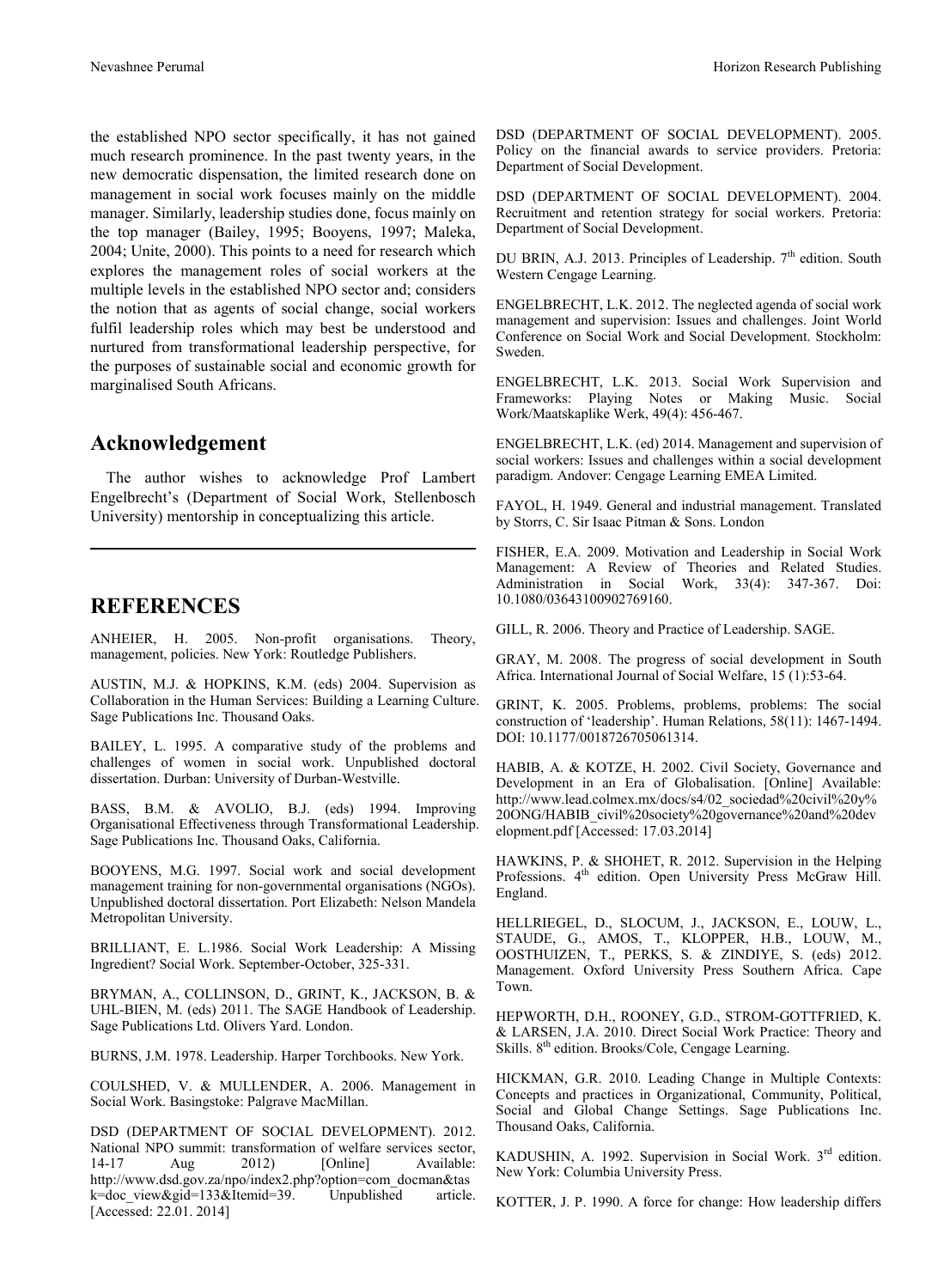International Journal of Social Work and Human Services Practice 69 (69)

Vol.3. No.2 April, 2015, pp. 63-70

from management. Free Press: New York.

LAWLER, J. 2007. Leadership in Social Work: A Case of Caveat Emptor? British Journal of Social Work, 37:123-141. Doi:10.1093/bjsw/bch404

LAWLER, J. & BILSON, A. 2010. Social Work Management and Leadership: Managing Complexity with Creativity. Routledge. Abingdon, Oxon.

LEWIS, J.A., PACKARD, T. & LEWIS, M.D. 2012. Management of human service programs (5<sup>th</sup> ed). London: Brooks/Cole CENGAGE Learning.

MALEKA, E.D. 2004. Social work management and leadership in a democratic South Africa : perceptions of social workers in senior positions employed in non-governmental organisations. Unpublished masters dissertation. Johannesburg: University of Witwatersrand.

MANNING, S.S.M. 2003. Ethical Leadership in Human Services: A Multidimensional Approach. Pearson Education Inc. Allyn & Bacon. United States of America.

MENEFEE, D. 2004. The Managerial Roles of the Supervisor. In: AUSTIN, M.J. & HOPKINS, K.M. (eds) Supervision as Collaboration in the Human Services: Building a Learning Culture. Sage Publications Inc. Thousand Oaks.

MIDGELY, J. 1995. The development perspective in social welfare. New York: Sage Publications.

NATIONAL PLANNING COMMISSION. 2012. National Development Plan 2030: our future - make it work. Pretoria. Department: The Presidency.

NEL, H. 2014. Management functions. In: ENGELBRECHT, L.K. (ed) Management and supervision of social workers: Issues and challenges within a social development paradigm. Andover: Cengage Learning EMEA Limited.

NORTHOUSE, P.G. 2012. Introduction to Leadership: Concepts and Practice. 2<sup>nd</sup> edition. Sage Publications Inc. Thousand Oaks. California.

PATEL, L. 2005. Social welfare and social development in South Africa. Goodwood: Oxford University Press.

PATEL, L. 2009. The Character of Social Care in the Non-Profit Sector in South Africa. United National Research Institute for Social Development. Centre for Social Development in Africa. University of Johannesburg.

PATEL, L., SCHMID, J. & HOCHFELD, T. 2012. Transforming Social Work Services in South Africa: Perspectives of NPO managers. Administration in Social Work, 36(2): 212-230. DOI: 10.1080/03643107.2011.567321.

PATEL, L. 2014. Social development, management and supervision of social work professionals. In: ENGELBRECHT, L.K. (ed) Management and supervision of social workers: Issues and challenges within a social development paradigm. Andover: Cengage Learning EMEA Limited.

PERLMUTTER, F.D. & CROOK, W.P. 2004. Changing Hats While Managing Change: From Social Work Practice to Administration. 2<sup>nd</sup> edition. NASW Press. United States of America.

RANKIN, P. & ENGELBRECHT, L.K. 2014. The context of management in social service organisations. In: ENGELBRECHT, L.K. (ed) Management and supervision of social workers: Issues and challenges within a social development paradigm. Andover: Cengage Learning EMEA Limited.

RAUTENBACH, J.V. & CHIBA, J. 2010. Introduction. In: Nicholas, L., Rautenbach, J. & Maistry, M. (eds) Introduction to social work. Claremont: Juta and Company Limited.

RDP (RECONSTRUCTION AND DEVELOPMENT PROGRAMME). 1994. Reconstruction and Development Programme: A Policy Framework. [Online] Available: http://www. polity.org.za/polity/govdocs/rdp/rdp.html [Accessed: 24.03.2014]

RSA (REPUBLIC OF SOUTH AFRICA). 1996. Growth, Employment And Redistribution: A Macroeconomic Strategy. National Treasury. [Online] Available: www.treasury.gov.za/publications/other/gear/chapters.pdf

[Accessed:24.03.2014].

RSA (REPUBLIC OF SOUTH AFRICA). 1997a. White Paper on Social Development 1997: Towards a new social Welfare Policy and Strategy for South Africa. Pretoria: Government Printers.

RSA (REPUBLIC OF SOUTH AFRICA). 1997b. Non-Profit Organisations Act 77. Pretoria: Government Printers.

RSA (REPUBLIC OF SOUTH AFRICA). 2006. Integrated service delivery model towards improved social services. Pretoria: Department of Social Development.

RSA (REPUBLIC OF SOUTH AFRICA). 2011. New Growth Path. Economic Development Department. [Online] Available: http://www.economic.gov.za/communications/publications/new-gr owth-path-series [Accessed: 21.03.2014].

RUSSELL, B. & SWILLING, M. 2002. The size and Scope of the Non - Profit Sector in South Africa. Centre for Civil Society, University of Natal and the School of Public & Development Management, University of the Witwatersrand.

SAQA. n.d. SOUTH AFRICAN QUALIFICATIONS AUTHORITY . Available: http://regqs.saqa.org.za/viewQualification.php?id=23994. Accessed [11.03.2014].

SENGE, P. 1990. The Fifth Discipline: The Art and Practice of the Learning Organization. New York: Doubleday Currency.

SEWPAUL, V. (editorial). 2013. Review of the International Definition of Social Work. Social Work/Maatskaplike Werk, 49(2): x-xiv.

SURAJ-NARAYAN, G. 2010. Management and Administration. In: Nicholas, L., Rautenbach, J. & Maistry, M. (eds) Introduction to Social Work. Claremont: Juta and Company Limited.

TICHY, N.M. & DEVANNA, M.A. 1986. The Transformational Leader. John Wiley & Sons Inc. United States of America.

UNITE, R.G. 2000. An analysis of social workers perceptions of the management of organisational transformation within Port Elizabeth district office of Social Welfare: A case study. Unpublished masters thesis. Port Elizabeth: Nelson Mandela Metropolitan University.

WEYERS, M. 2013. Towards the Reconceptualization of Social Welfare in South Africa: An Analysis of Recent Policy Trends.